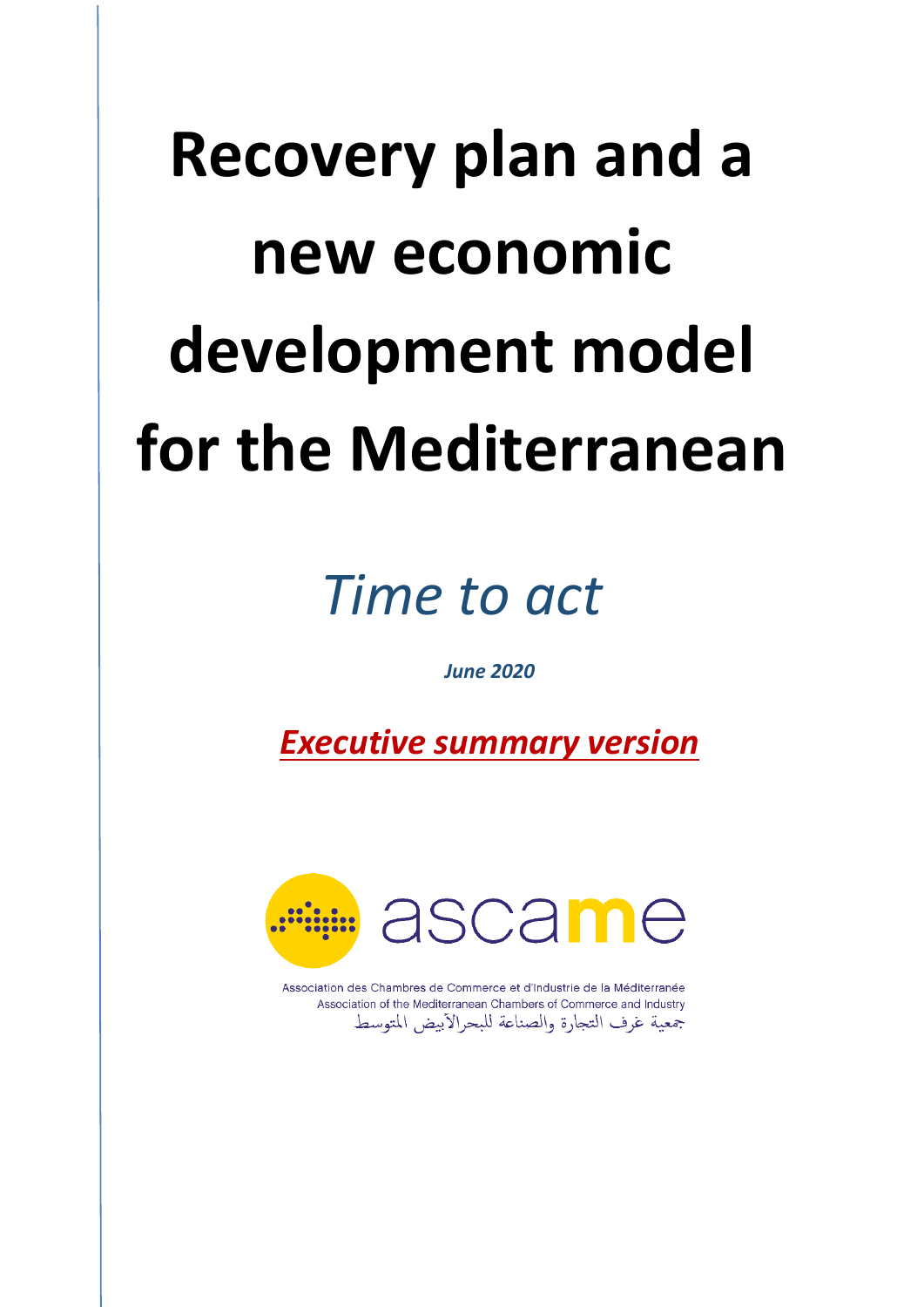#### **TABLE OF CONTENT**

|  |  |  |  |  |  | 1. ASCAME'S NEW DEVELOPMENT MODEL FOR THE MEDITERRANEAN |  |
|--|--|--|--|--|--|---------------------------------------------------------|--|
|  |  |  |  |  |  |                                                         |  |

**1.1 The New Economic Development Model for the Mediterranean……………3**

#### **2. ASCAME'S CHAMBERS ENTREPRENEURS AND BUSINESS PLATFORM INITIATIVES ………………………………………………………………………………………………6**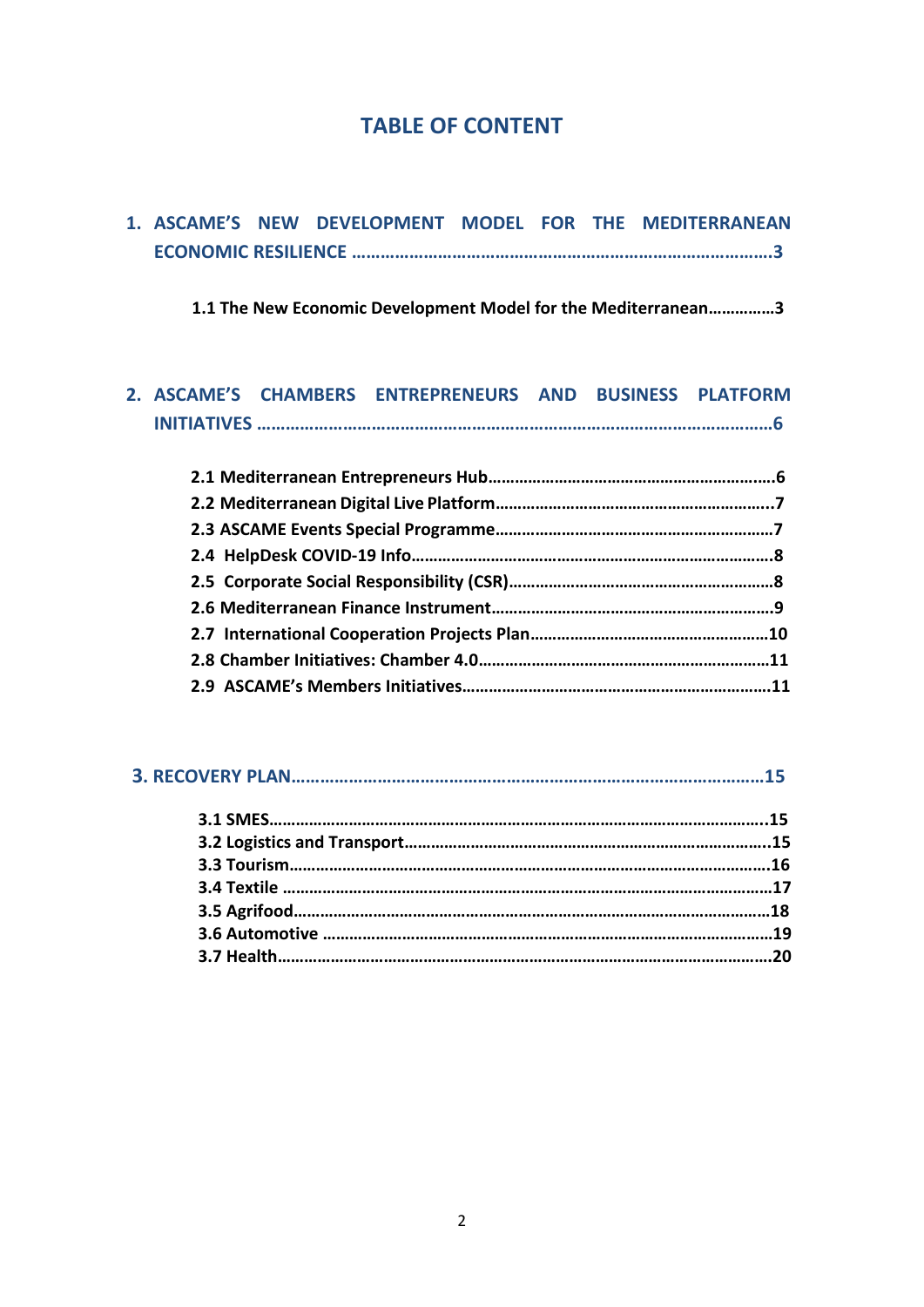

## **1. ASCAME'S NEW DEVELOPMENT MODEL FOR THE MEDITERRANEAN ECONOMIC RESILIENCE**

The COVID-19 pandemic has emerged as a tsunami and paralysed our economies, twelve years after the great recession. Historical precedents reveal that such a situation could alter political and economic systems, reconfigure ideas and theories, and impose radical changes on our lifestyle.

More than ever, it is time to react. The Mediterranean region needs to believe in its strengths and create positive futures. Effective containment of the pandemic and ensuing recovery requires a holistic and integrated regional response, which is currently hindered by low levels of intraregional trade and cross-border collaboration between the region's diverse economies.

Therefore, it is vital to shape a new vision for economic integration, harnessing the Fourth Industrial Revolution and promoting environmental stewardship. In addition, broader measures are needed towards realizing Mediterranean's economic inclusive growth, in order to provide inclusion of Mediterranean youth populations, particularly women.

#### **1.1 The New Economic Development Model for the Mediterranean**

The New Economic Development Model for Mediterranean Economies is based on three pillars: Digital Economy, Green Economy and Blue Economy. The Plan has the objective to be a guide of recommendations to mobilise the private sector to build a new region based on the new economic pillars of our immediate future.

Through complementing national efforts, the Mediterranean region has the power for a more equitable socio-economic recovery, the ability to repair and revitalise the Mediterranean economy, guarantee a level playing field, and support the urgent investments, in particular in the green, blue and digital transitions, which hold the key to Mediterranean future prosperity and resilience.

#### **Digital Economy**

In the post COVID-19 era new technologies are a necessary tool for SMEs and the self-employed, since operating digitally is the only way to stay in business and shows the future to perform more efficiently in the Mediterranean market region.

#### **Highlighted initiatives:**

 $\checkmark$  Create new opportunities out of digitalisation and the fourth industrial revolution for people, companies and governments.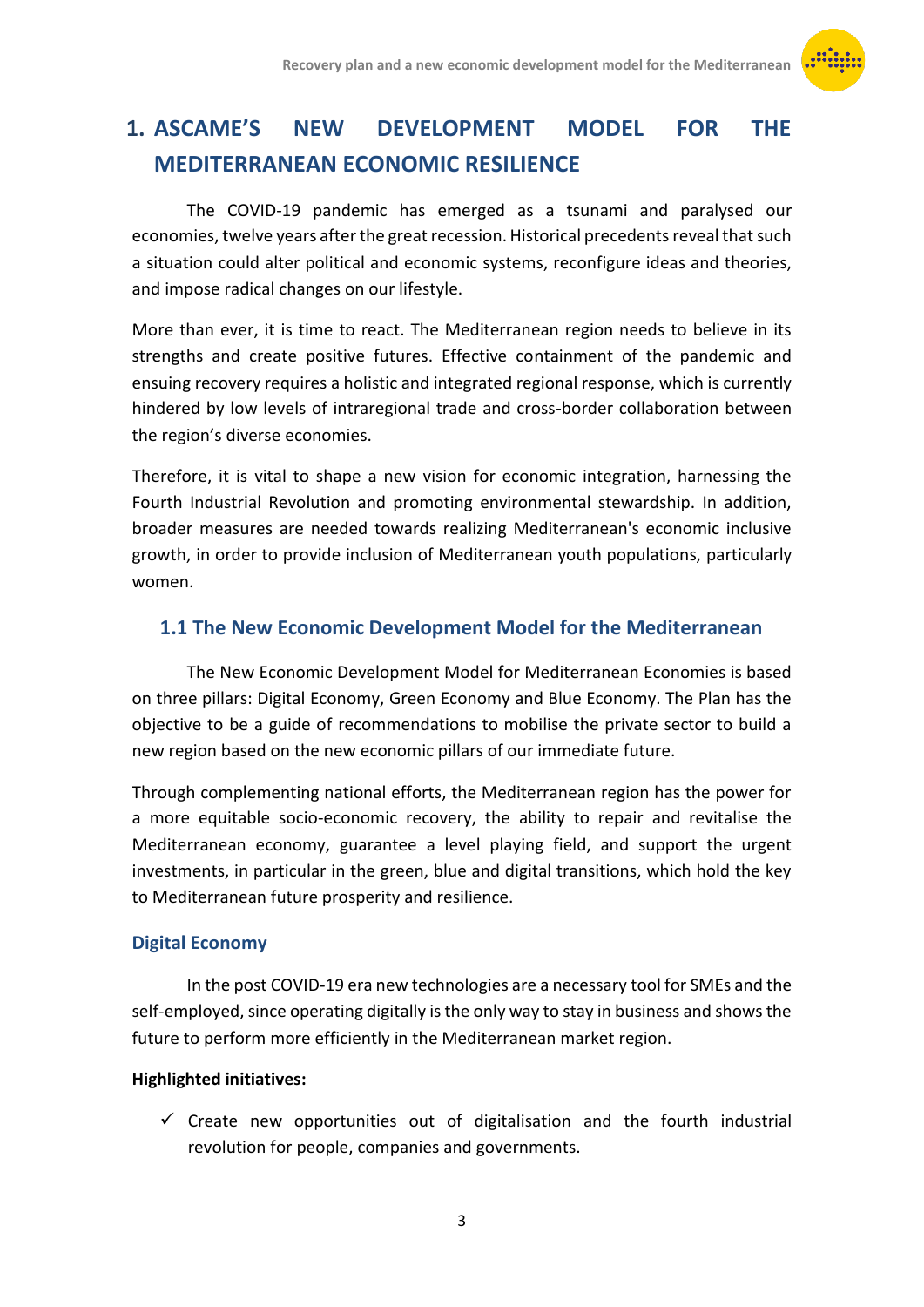

- $\checkmark$  Business Country Desk free online Platform that offers to its users a Business HelpDesk and a tool for EuroMed Business Matching.
- $\checkmark$  Access to new technologies across sectors and business processes fostering the use of agile tools: design thinking, scrum, or lean management.
- $\checkmark$  Celebrate virtual and onsite business pitches and invite investors and venture capitalists to foster those connections.
- $\checkmark$  Foster 'from lab to market' framework to transfer technological innovation.
- $\checkmark$  Provide digital expertise to SMEs on technological issues favouring knowledge transfer.

#### **Green Economy**

In this recovery period, it is necessary to promote the creation of resource efficient and climate resilient economies supporting energy cooperation between the two shores of the Mediterranean region. Green Economy provides a great opportunity to foster global development with sustainable growth and in line with the 2030 Agenda.

#### **Highlighted initiatives:**

- $\checkmark$  Promote actions that make the Mediterranean region area a laboratory of innovation and inclusiveness.
- $\checkmark$  Share good practices and suggestions from other stakeholders to innovate the regional LABs, to increase the expected impact of future investments on the Green Growth and employment.
- $\checkmark$  Foster global development with sustainable growth and in line with the 2030 Agenda.
- $\checkmark$  Involve the private sector through business and employment opportunities, stimulating the sustainable growth in the Mediterranean.
- $\checkmark$  Incorporate and work in parallel with the principles of a Green Economy through new technologies that reduce water-energy-food nexus pressures.

#### **Blue Economy**

The Blue Economy is an essential source of wealth and prosperity for the Mediterranean. The region must take advantage of that potential and the opportunities for growth, employment and investment strengthening the collaboration between public and private actors related to the regional maritime sector.

#### **Highlighted initiatives:**

- $\checkmark$  Promote the participation of Mediterranean SMEs in Blue Economy.
- $\checkmark$  Free and Open access to a Platform to bring together several blue economy stakeholders, to interact directly with the Blue Growth actors and promote the private sector participation in the Blue economy.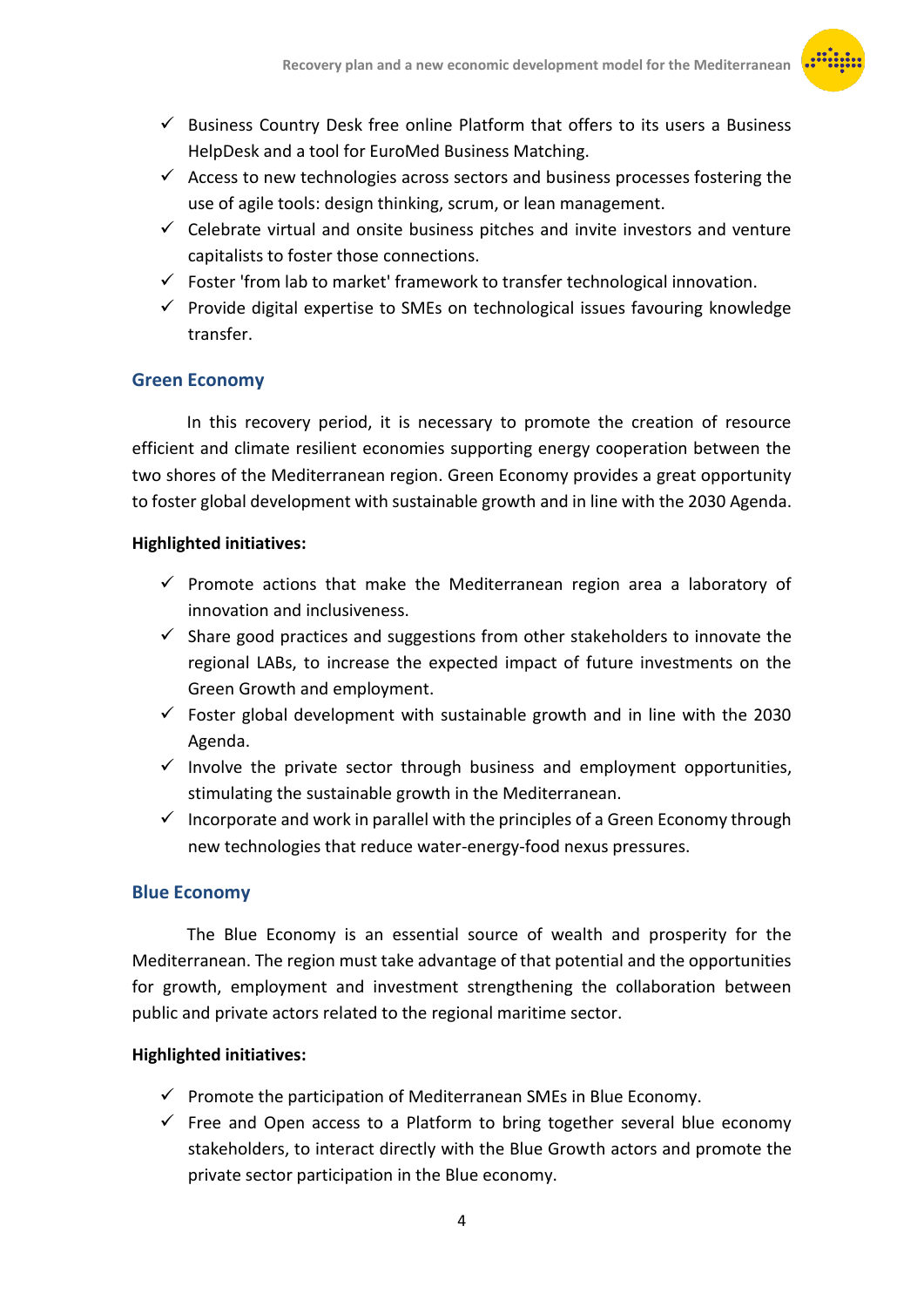

- $\checkmark$  Knowledge sharing on Blue Growth issues.
- $\checkmark$  Blue Economy's transversal topics opened to the private sector (webinars and online conferences) encouraging the participation of the Mediterranean private sector.
- $\checkmark$  Endorse crowdfunding initiatives to Mediterranean Blue SMEs as an option for better access to funding and consequently deliver better and more innovative solutions.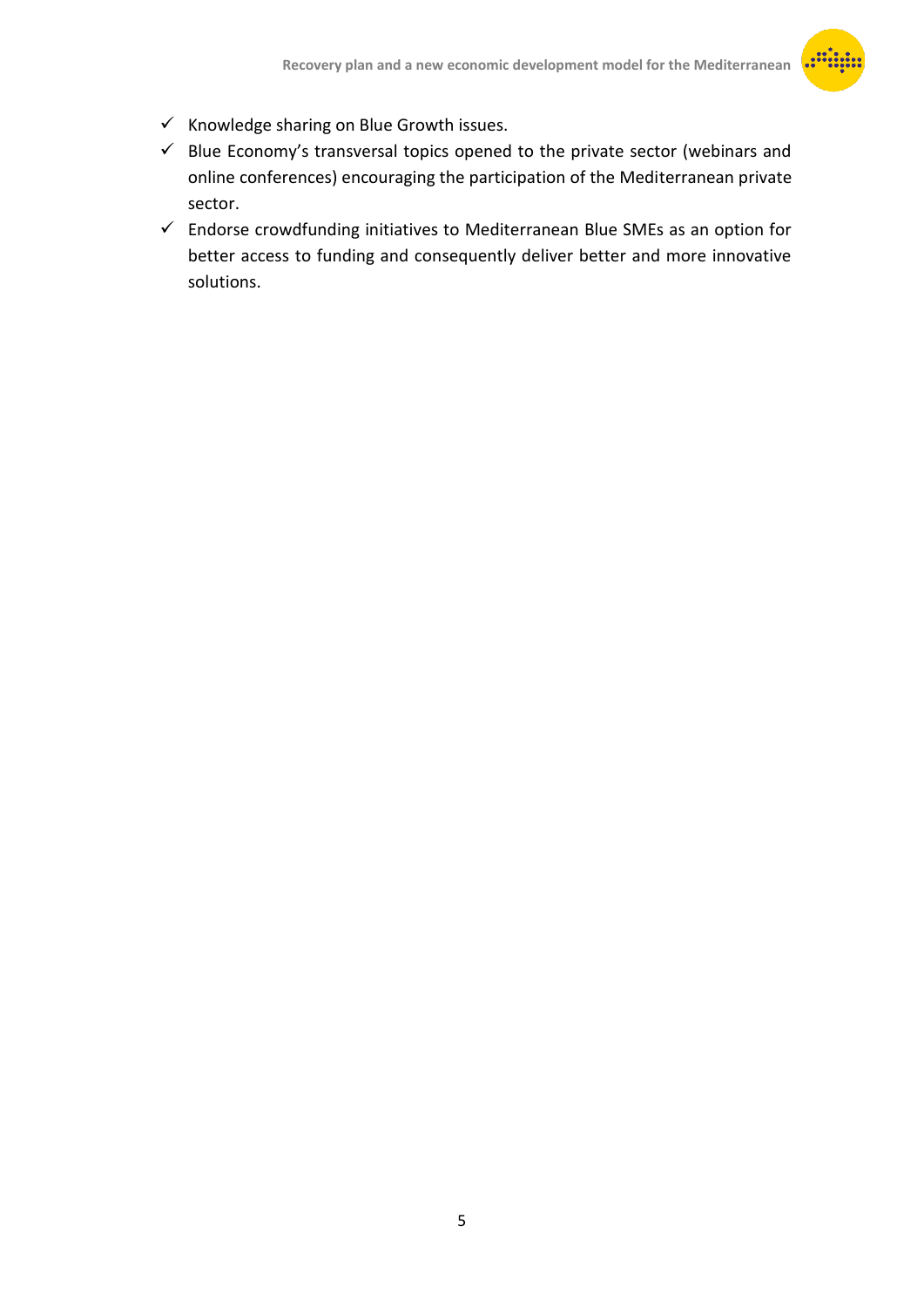

## **2. ASCAME'S CHAMBERS ENTREPRENEURS AND BUSINESS PLATFORM INITIATIVES**

At ASCAME we think this crisis represents an opportunity for change. The golden ticket for the Chambers of Commerce across the region to reaffirm their role of supporting the Mediterranean's SMEs and entrepreneurs. The Chambers of Commerce have existed for centuries as they represent community, prosperity, and the ease of obstacles for international commerce. Yet, they embody better than any other institution our Mediterranean roots of traders and travelers.

It is for these reasons that, today, we want to manifest our will to be resilient, highlighting our natural abilities to adapt our work to the needs of the people we serve, walking hand-in-hand with the era of digitalisation, helping them to navigate these uncertain times. ASCAME wants to take a step forward by setting up a range of initiatives with the wish that all its members will help in joining efforts towards a better integrated region using digital tools. Collaboration and coordination have not ever been as easy, it is in our hands to work towards a fast recovery and prosperity for all.

#### **2.1 Mediterranean Entrepreneurs Hub**

ASCAME proposes the creation of the **Mediterranean Entrepreneurs Hub**, a space for meeting and exchange for Mediterranean entrepreneurs. Our region is a land full of opportunities and connections for entrepreneurs. Its dynamic economic market and its gateway to Africa, Asia and Europe attracts entrepreneurs from all over the word the world.

The mission is to make available to the Mediterranean entrepreneurs a space in the form of a region so that they can identify with it and fully appropriate it. The ambition is to facilitate the access of thousands of Mediterranean women and young entrepreneurs worldwide to targeted, reliable and relevant information. To offer them quality intermediation, training, access to global networks, coaching and mentoring that is capable of generating ambitious and successful projects.

Furthermore, the hub could celebrate virtual and onsite business pitches and invite investors and venture capitalists to foster those connections as well as incubation and acceleration programmes for Mediterranean entrepreneurship initiatives.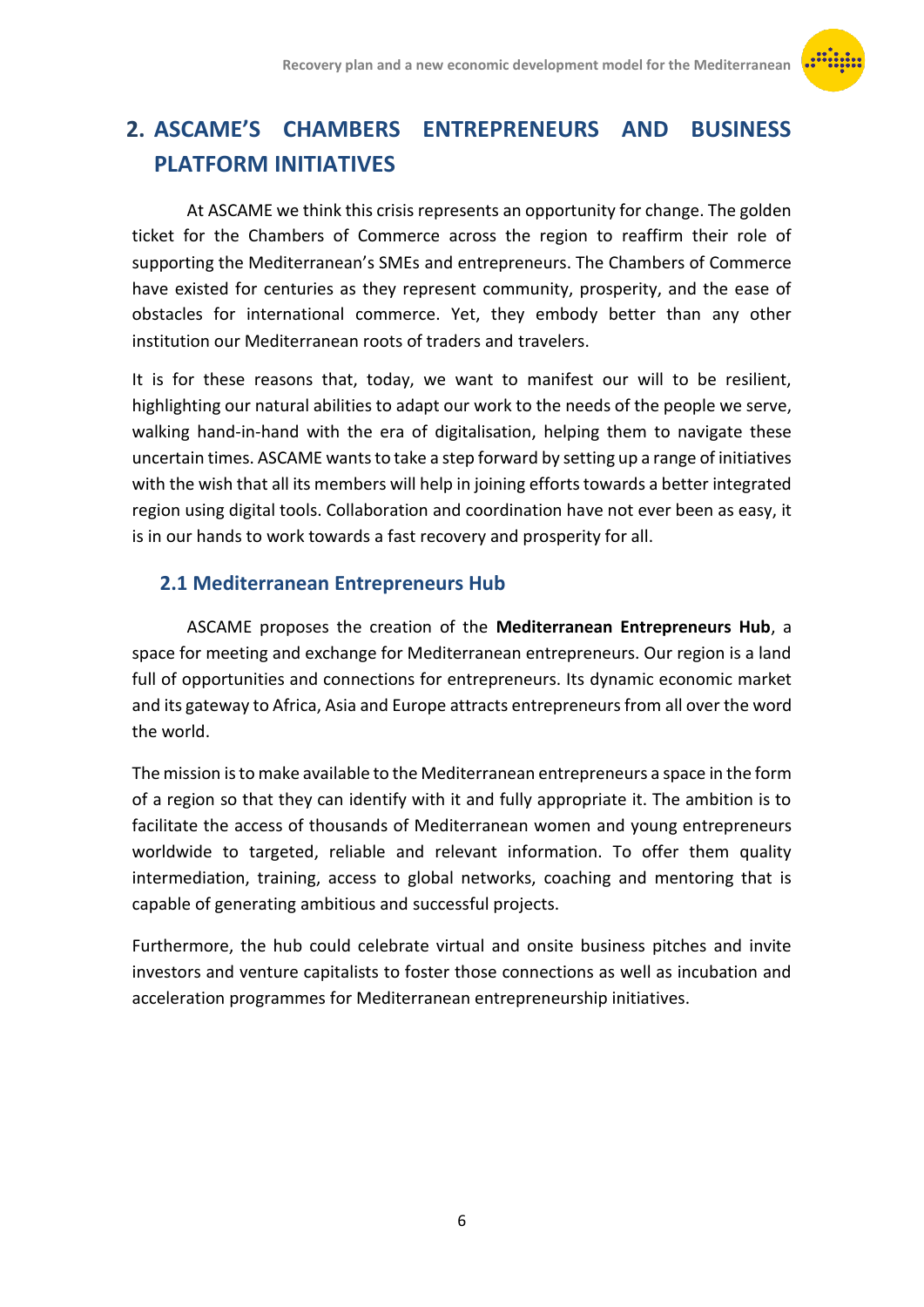

#### **2.2 Mediterranean Digital Live Platform**

One of ASCAME's proposals to face the new reality after the pandemic is the creation of a digital platform available to ASCAME members and their companies, with the aim of holding events, conferences, seminars, B2B online meetings or debates. Under the name '**Mediterranean Digital Live Platform**', it will become a platform for engagement, interconnection and interaction. It would be a meeting point that would serve as basis for the emergence of new ideas and initiatives aimed at relaunching the Mediterranean economy.

#### **2.3 ASCAME Events Special Programme**

ASCAME and its members will organise over the course of the next months several online events and meetings in order to revitalise the economy and work for the recovery of every sector. Despite the fact that ASCAME's plan is to continue with the annual plan of events that was already defined, some of the events have had to be inevitably cancelled due to the social circumstances produced by the COVID-19 pandemic. However, other of the Association's most iconic events will continue to be held either face-to-face or in a hybrid format (face-to-face and online). In addition, ASCAME and its network have set a so called '**Events Special Programme**' with several online or hybrid events for the particular situation after the pandemic.

The main events of the **ASCAME Events Special Programme** are:

- **Mediterranean Textile Forum**
- **Conference: "Why are Chambers of Commerce in the Mediterranean and Europe so important also during this crisis and the post COVID-19?"**
- **Barcelona New Economy Week**
- **Mediterranean Week of Economic Leaders (MedaWeek Barcelona)**
- **3 rd Mediterranean Private Sector Summit**
- **New Africa Business Development Forum**
- **Mediterranean Innovation Summit**
	- o **3 rd Mediterranean Startup Meeting**
	- o **2 nd Mediterranean Digital Transformation Forum**
	- o **3 rd Mediterranean Innovation Forum**
	- o **2 nd Finance & Business Angels Meeting**
- **Mediterranean Healthcare Forum**
- **Mediterranean Halal Industry Forum**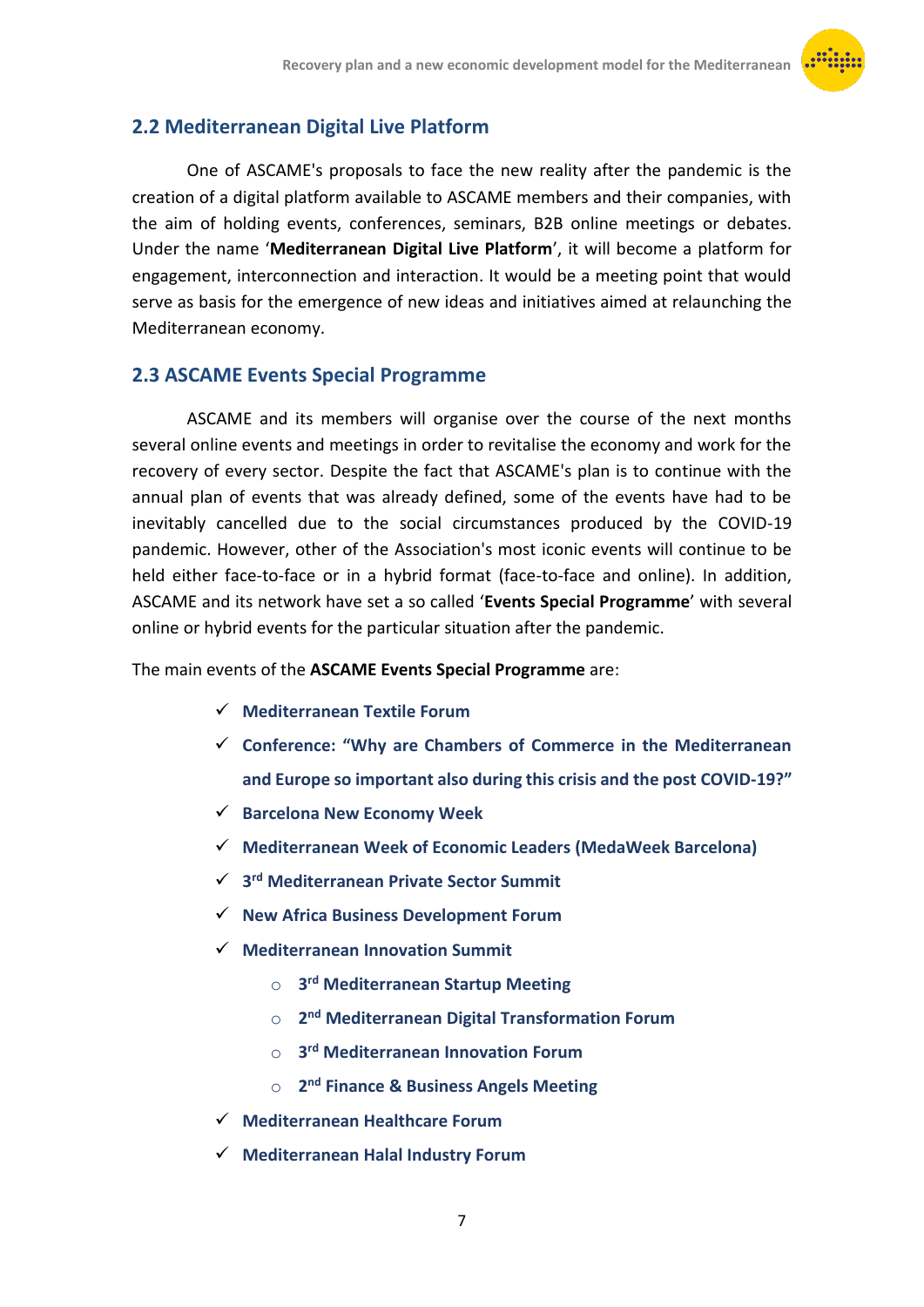

- **Mediterranean Hotels and Hospitality Forum**
- **MedaTalk on Finance Sector Development**
- **MedaTalk on the Exhibitions & MICE Industry**
- **Country Focus Session on India**
- **Mediterranean Women Entrepreneurs Forum**
- **Mediterranean Real Estate Forum**
- **Mediterranean Tourism Forum (MediTour)**
- **Mediterranean Finance Forum (MedaFinance)**
- **Egypt Investment Forum**

#### **2.4 HelpDesk COVID-19 Info**

ASCAME has created an informative Helpdesk, the '**HelpDesk COVID-19 Info'**, with the aim of following the developments and impact of the coronavirus pandemic on the economy and business sector in all Mediterranean countries and the world.

The main objective of the 'HelpDesk COVID-19 Info' is to help Mediterranean Chambers of Commerce, companies and institutions in the region overcome the negative economic effects of the spread of the virus. As an informative tool, the HelpDesk includes news, economic and educational resources and various economic viewpoints related to the current challenges and threats, as well as ways to confront them.

The HelpDesk COVID-19 Info contributes to guide Chambers and the private sector towards making informed practical decisions based on reliable data. It also helps companies to overcome challenges and enhance their competitiveness based on their ability to keep abreast of all developments related to the business environment, indicating that this platform benefits companies in managing its activities and operations.

Over the course of the last 4 months, more than 150 informative links have been sent to the ASCAME network, including press releases, economic articles, information on grants, finance opportunities etc.

#### **2.5 Corporate Social Responsibility (CSR)**

The COVID-19 pandemic has marked a turning point worldwide and cooperation and solidarity are the values that have taken centre stage in recent months in all social sectors. However, at a time of global crisis, the private sector is playing a fundamental role in collaboration with the public sector, contributing to minor the terrible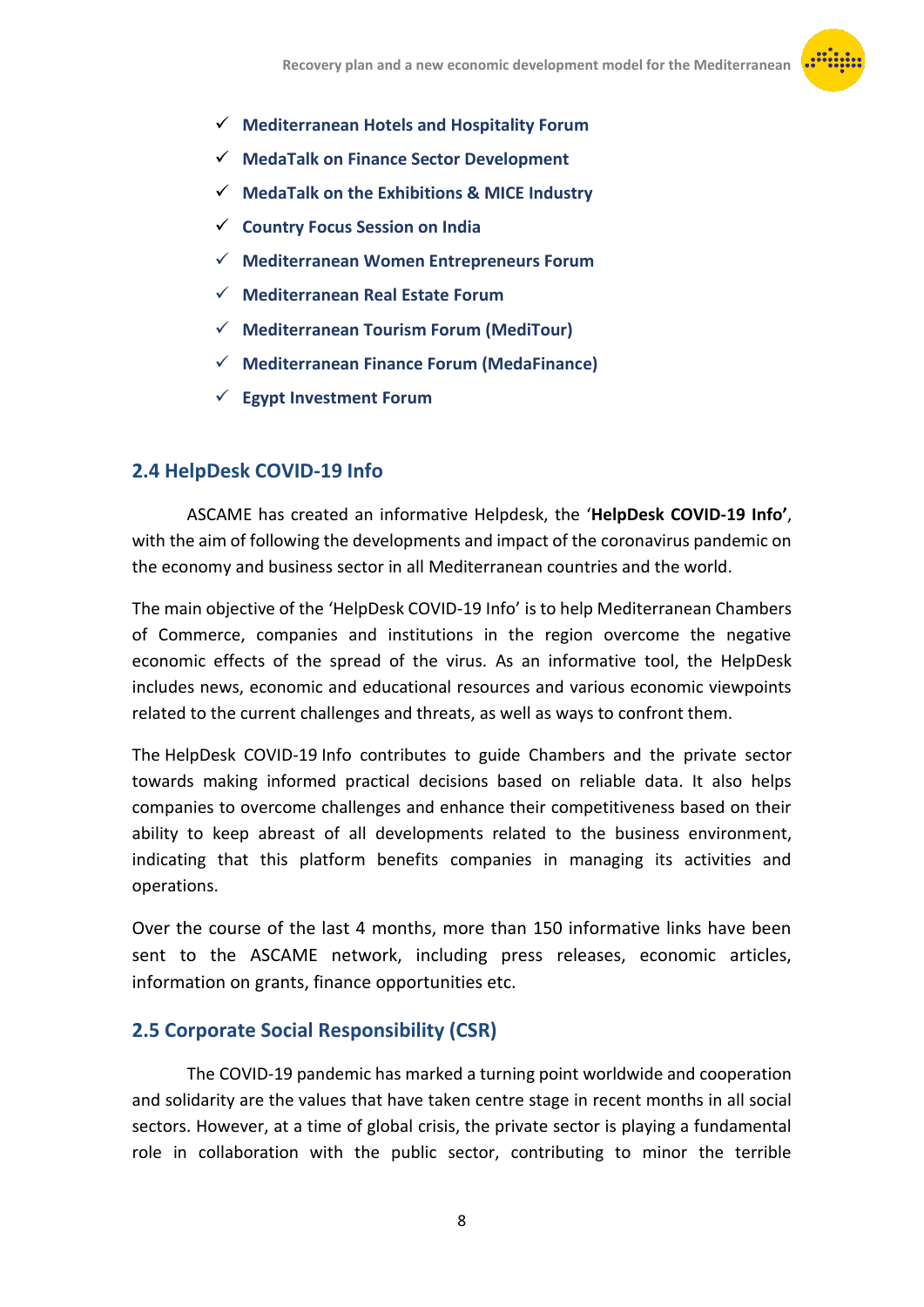

consequences of coronavirus. Corporate Social Responsibility (CSR) now plays a key role in any type of organisation, regardless of its size or sector.

According to the Corporate Social Responsibility Observatory, CSR is the "way of directing companies based on managing the impacts that their activity generates on their customers, employees, shareholders, local communities, the environment and on society in general".

Better companies make better societies. At ASCAME, we encourage our members to implement as many responsible and sustainable actions as possible in this crisis period. Many Mediterranean Chambers of Commerce have already designed CSR plans, thus contributing to the economic and social development of their immediate environment, such as:

- $\checkmark$  Materials or basic products' donations to the health system.
- $\checkmark$  Free services' offer, such as telephone consulting or logistics services.
- $\checkmark$  Masks and other sanitary protection materials' manufacture.
- $\checkmark$  Reorientation of factories to produce technical sanitary equipment.
- $\checkmark$  Creation of a fund to help the most affected individuals, groups or sectors.
- $\checkmark$  Reduction or elimination of bonuses for senior managers.
- $\checkmark$  Reduction or elimination of variable remuneration.
- $\checkmark$  Budget reduction in other items other than human resources.
- $\checkmark$  Promotion of telework and family reconciliation measures.
- $\checkmark$  Food donation.
- $\checkmark$  Launch of campaigns to collect funds.
- $\checkmark$  Volunteering of workers to produce materials or contribute to necessary tasks.
- $\checkmark$  Deferral of collection to small suppliers.
- $\checkmark$  Support for small businesses.
- $\checkmark$  Offering training and development courses to workers.
- $\checkmark$  Establishment of alliances with other companies or institutions.
- $\checkmark$  Redefinition of corporate values.
- $\checkmark$  Implementation of a post-COVID action plan.
- $\checkmark$  Acceleration of the application of environmental measures.

#### **2.6 Mediterranean Finance Instrument**

We have the ambition to provide our members a wide spectrum of sources to access capital to fund the Mediterranean unlimited potential. Therefore, ASCAME is always working on identifying potential financing opportunities for its members through meetings and partnerships with relevant stakeholders. In addition, the Association aspires to enlarge its network thinking outside the box to be able to connect strategic dots in order to benefit its members, SMEs, and entrepreneurs with new funding opportunities.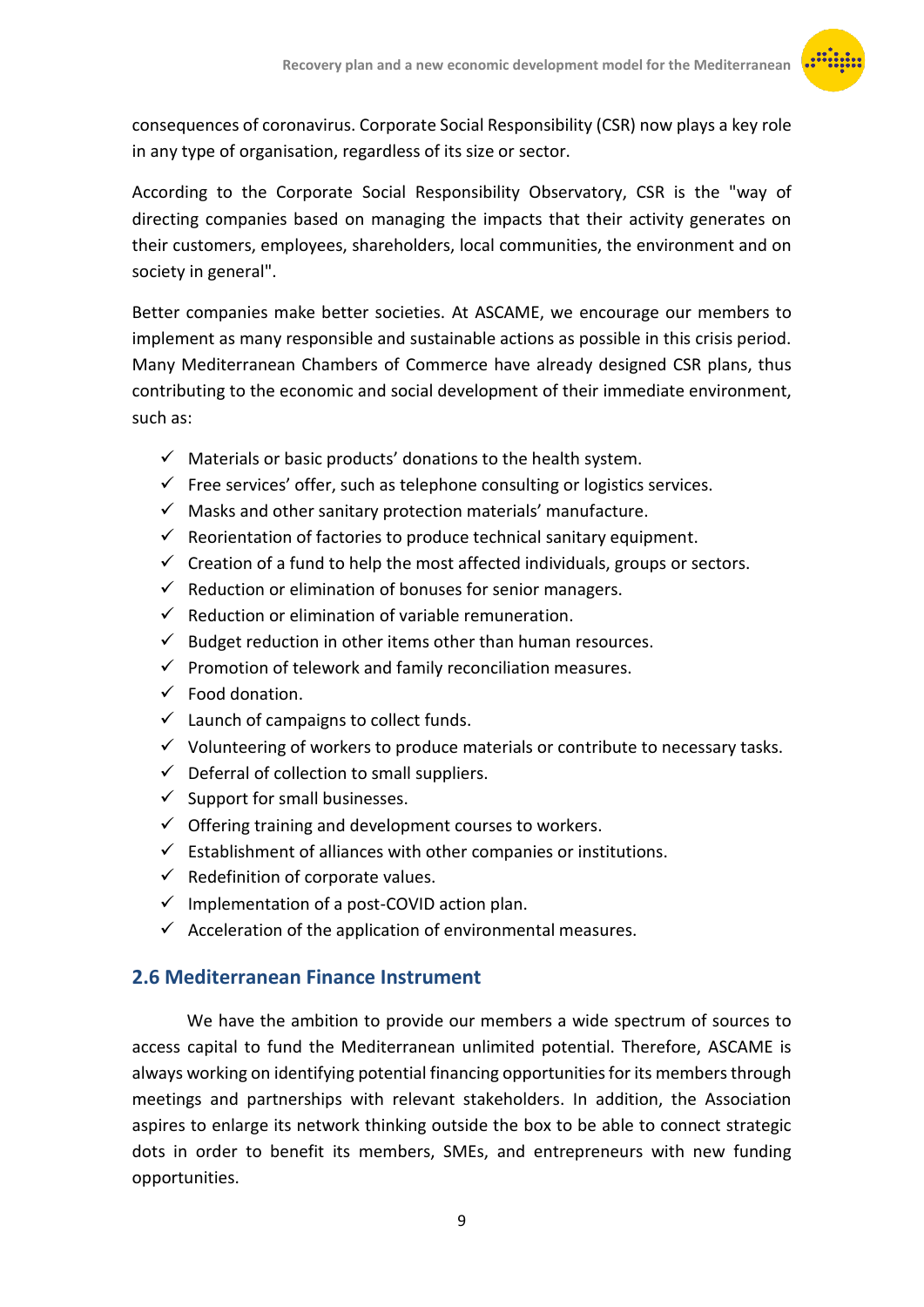

In this regard, ASCAME offers its members an [exhaustive and updated report](http://ebsomed.eu/en/content/meda-finance-2019-survey) of more than 150 funding and investment institutions and opportunities focused on the MEDA region. Each one includes a short description, business sectors, target population, type of funding, amount offered, application process (if any), and contact info. After the regional section, there is country-specific which sums up another 33 opportunities in Algeria, Egypt, Jordan, Lebanon, Morocco, and Tunisia.

On the other hand, International organisations with funding capacities seek for reliable and trustworthy institutions to implement Euro-Mediterranean projects. To this extent, Chambers of Commerce are great partners as they bring to the table their expertise and networks as the main representatives of the private sector, adding an incalculable value to the project implementation, creating win-win synergies at a national, regional and international level.

#### **2.7 International Cooperation Projects Plan**

In the post COVID-19 scenario and aiming at the economic recovery of the Mediterranean private sector, all the projects from ASCAME's network will be at the service of the Chambers of Commerce and the Mediterranean Private sector/SMEs playing an essential role, as instruments tackling important elements on economic reactivation, green economy, energy efficiency, cultural heritage, innovation, investment, and technology.

Among others, ASCAME's members and the General Secretariat are actively involved in numerous projects as CRE@CTIVE, GREENLAND, HELIOS, iHERITAGE, INTECMED, INVESTMED, TECLOG, ORGANIC ECOSYSTEM, MEDUSA, MAIA TAQA, MEDST@rts, MED PEARLS, MEDArtSal, GREENinMED, IPMED, TEX-MED Alliances, Bleu TourMed, 4Helix+, EBSOMED, Blue Growth Community etc.

This great potentiality to the service of ASCAME's members network is clearly reflected, working aligned with strategic key sectors and cross-cutting issues such as blue economy, sustainability, agrifood, tourism, and business alliances, among others.

These projects offer great opportunities to take action towards the recovery of the region and to establish synergies with other members and networks of stakeholders.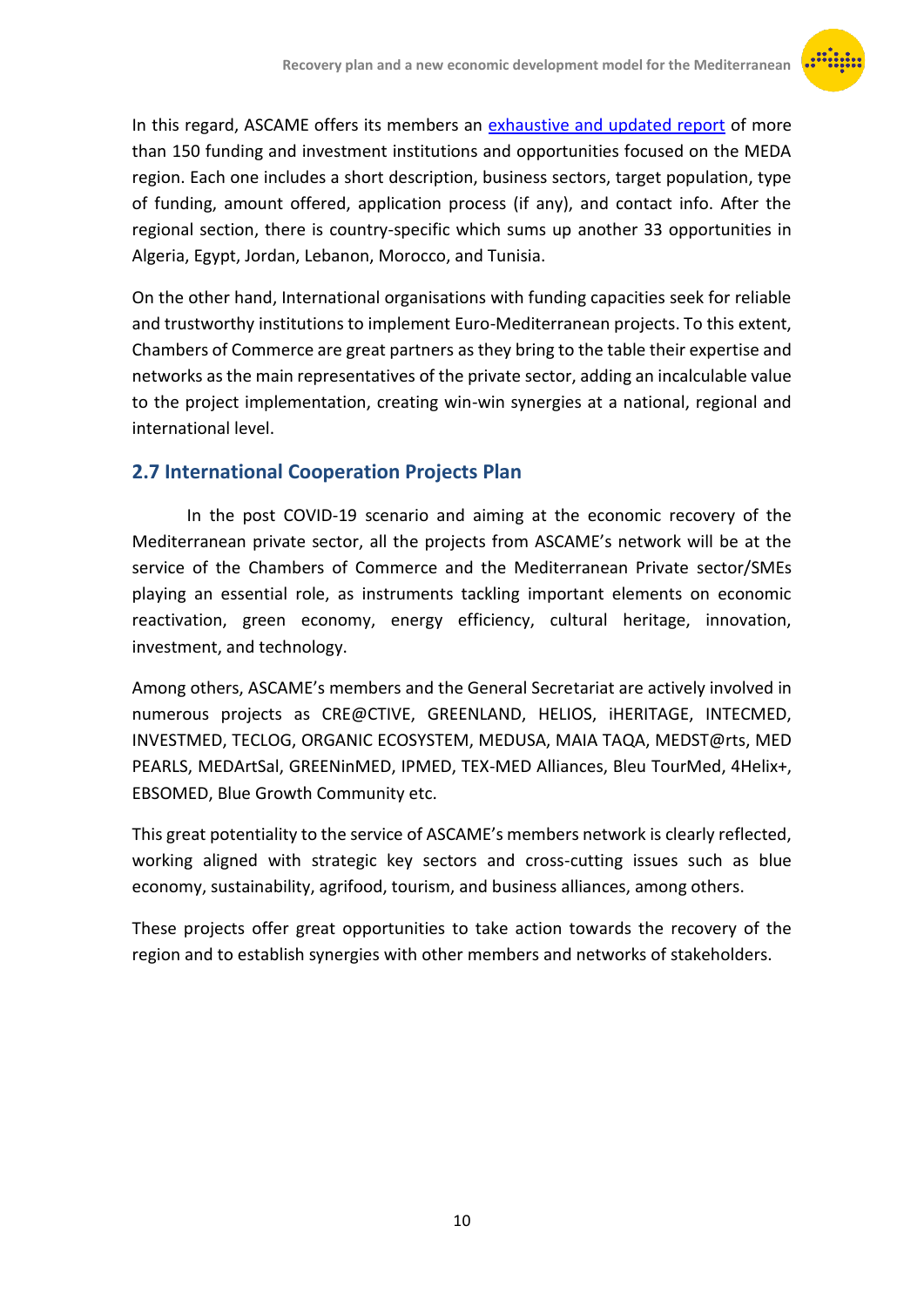

#### **2.8 Chamber Initiatives: Chamber 4.0**

ASCAME will take a closer look at how Chambers of Commerce can adopt 4<sup>th</sup> Industrial Revolution (4IR) technologies and adjust their value proposition for their members. Chamber 4.0 will give the Chambers a chance to rethink their priorities, find new solutions to remove trade barriers and explore innovative and sustainable solutions for businesses. Some of the concrete proposals of this initiative is the following:

- $\checkmark$  Promote the Mediterranean economy, companies and investment opportunities throughout the world
- $\checkmark$  Work towards sustainable economic development and enhancing development cooperation through the Chambers of Commerce.
- $\checkmark$  Interact with governmental powers, international organisations in order to work for the protection of the interests of the Chambers and the private sector.
- $\checkmark$  Actively contribute to the development of human resources.
- $\checkmark$  Support the Chambers' for developing their environmental policies.
- $\checkmark$  Promote interaction between member Chambers to create joint projects that can achieve greater efficiencies and benefits for the region.
- $\checkmark$  Work on the establishment of a positive, solid and united global image of the Mediterranean chambers network.
- $\checkmark$  To provide a platform for investment, business and joint venture.
- $\checkmark$  Inform about multilateral finance and international cooperation programs

#### **2.9 ASCAME's Members Initiatives**

#### **Chamber of Commerce, Industry and Agriculture of Beirut and Mount Lebanon**

#### *The Mediterranean after COVID-19*

There will always be a before and after covid-19.

Over the last 30 years, ASCAME has been unanimously recognised as the representative of the economic sector in the Mediterranean area. The annual events, regularly attended by representatives of the three continents, have largely contributed to homogenising the good practices of the private sector in the member countries and to facilitating binary as well as multilateral relations.

ASCAME has a planning and coordinating role. It is responsible for identifying Good Practices, planning and coordinating dissemination. At the state level, good practices are called "public policies". The rationalisation and homogenisation of public policies is the cornerstone of Mediterranean renewal.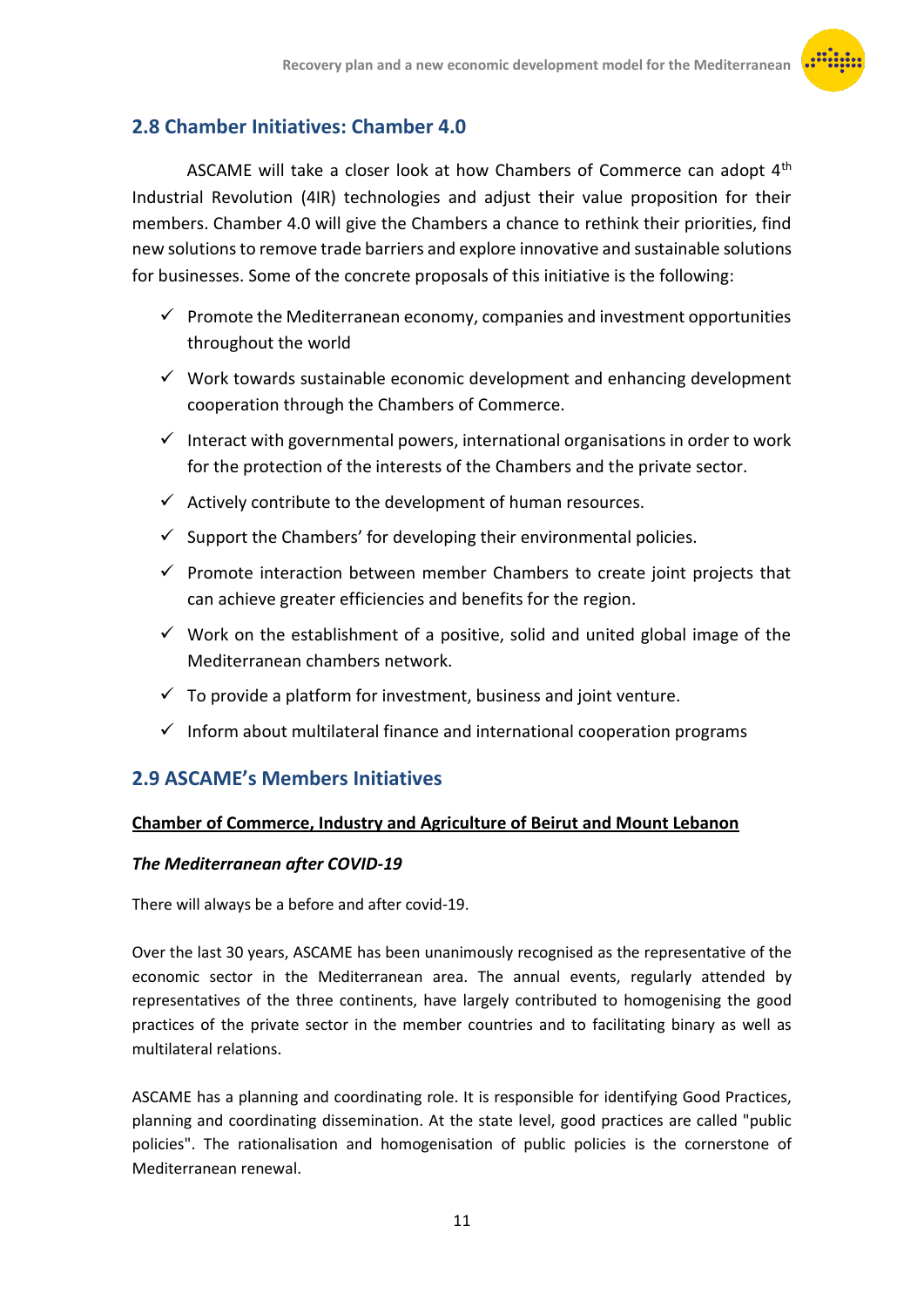

 $\checkmark$  A first mission involves the planning by ASCAME and the cooperation of the chambers of an associated statistical approach in order to identify the comparative situation of the Med Countries after COVID-19.

#### **Priorities**

- $\checkmark$  Health sector investment
- $\checkmark$  Food security
- $\checkmark$  Stimulate employment
- $\checkmark$  Stimulate regional trade
- $\checkmark$  Embracing the Fourth Industrial Revolution

#### *Establishing a policy favourable to mergers and acquisitions*

The future will certainly lie in mergers and acquisitions, which have the particularity of shortening lead times and enabling the company to reach its optimum productivity threshold.

If this phenomenon has not spread to the countries of the South, it is because the governments of the South and especially the companies did not understand the interest. The legal, fiscal and administrative framework made this initiative expensive and difficult.

Mergers / acquisitions are part of the essential role of the chambers. Some chambers do it free of charge, at least for the first stages: preparation of the technical data sheet, publication in the chamber's magazine, identification of the partner.

ASCAME can and must first of all make an inventory of the organizations that work and adequately serve the needs of companies seeking mergers/ acquisitions and determine the good practices that make the chambers effective in their intervention to facilitate them. It should help the various chambers that do not have a similar organisation or that have a non-performing organisation to set up an effective structure;

In addition, in agreement with the various chambers, it should define the climate that attracts mergers / acquisitions and identify the gaps in the Mediterranean area; it could then help the local chamber officials to convince the public authorities of the changes needed to create a favourable investment climate.

#### **Chamber of Commerce, Industry and Services of the Tanger-Tétouan-Al Hoceima región**

#### *Roadmap*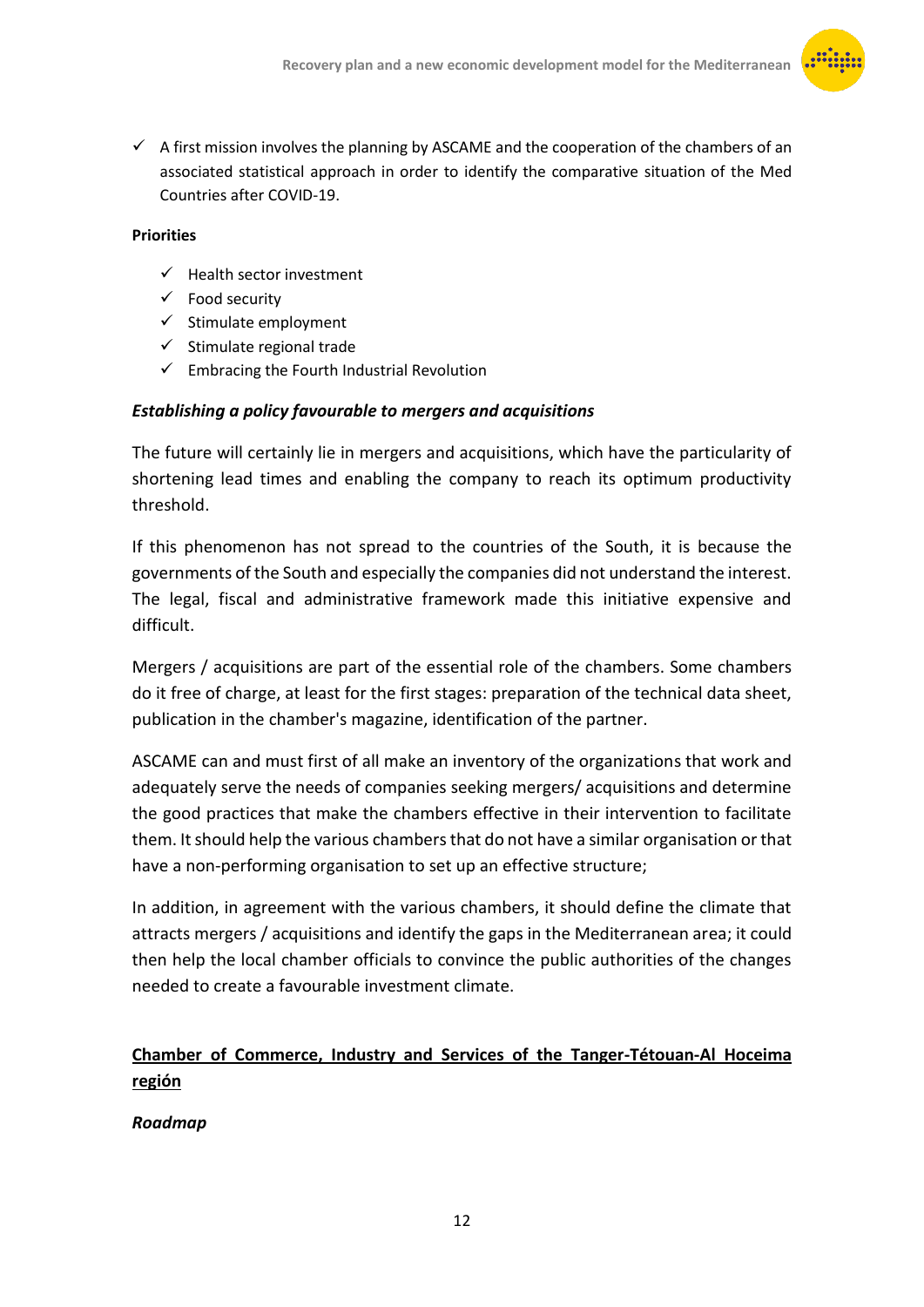

- $\checkmark$  Value the role of Chambers as reliable interlocutors and as socio-economic and territorial partners of rigour.
- $\checkmark$  Provide the Chambers' with bodies with the skills and resources to make a difference.
- $\checkmark$  Consolidate and generalise the battery of measures taken during containment, while looking for other, smarter and more durable measures.
- $\checkmark$  Generalise social security coverage for all professionals, beginners and selfemployed people.
- $\checkmark$  Triggering of a special plan to safeguard and revive the disaster-stricken sectors of tourism, passenger transport and non-food trade.
- $\checkmark$  Working for spatial equity in terms of equipment, promotion and infrastructure throughout the regional territory.
- $\checkmark$  Accompany and assist professionals to acquire the digital weapon in management as well as in production and marketing.

#### **Malaga Chamber of Commerce, Industry, Services and Navigation**

#### **PROMOTION**

- $\checkmark$  Supporting domestic tourism in the Mediterranean by developing a platform that includes the tourist offer of the different countries and serves as a meeting point between potential partners, customers and suppliers.
- $\checkmark$  Promote domestic tourism in the Mediterranean by studying and promoting, together with the airlines, connectivity between Mediterranean destinations.

#### **COLLABORATIVE DEVELOPMENT**

 $\checkmark$  To establish, within the ASCAME Tourism Working Commission, a meeting point for Good Practices for projects aimed at SMEs and for policies and measures to reactivate them, from the different Chambers of Commerce, regions and countries to reactivate tourism after the COVID19.

#### **TOURISM PRODUCTS**

 $\checkmark$  Based on the connecting link of the region, the Mediterranean Sea, promote the development of the blue economy and its direct link with the tourism sector.

#### **TRAINING**

 $\checkmark$  To carry out a plan of training needs of the tourism sector in the Mediterranean in order to improve the quality of the destination, and to implement an online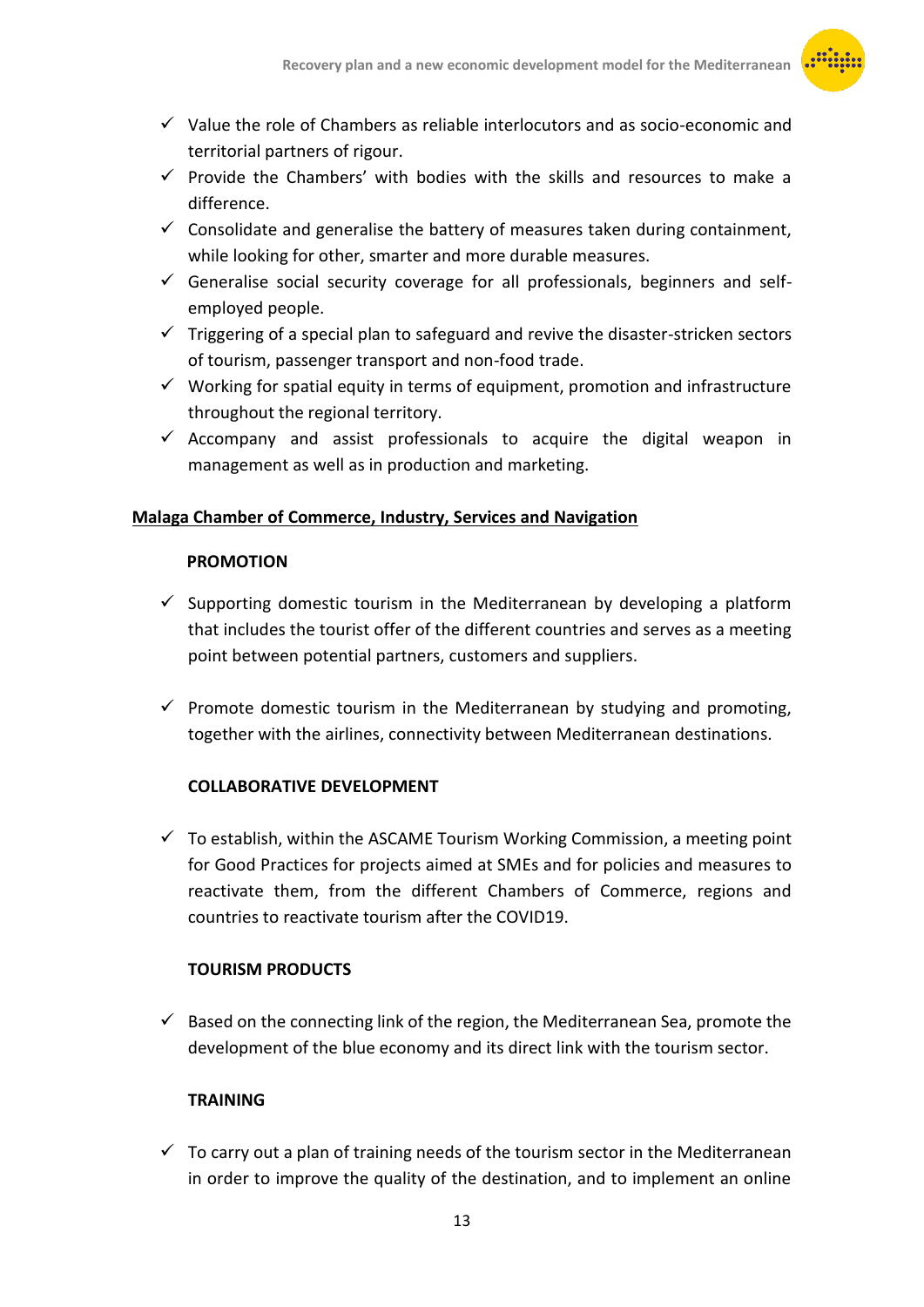

training plan, taking advantage of the evolution of the use of online platforms during the COVID, as well as the successful training experiences carried out in the Mediterranean, such as the Tourclass, developed by CCI Malaga.

#### **Piraeus Chamber of Commerce and Industry**

We would like to suggest to continue to work on common business guidelines based on lessons learned and the best practices of successful actions in our countries.

#### **What do we propose?**

- $\checkmark$  To develop common guidelines for business in times of corona, incorporating measures and learnings from the first wave.
- $\checkmark$  These common guidelines would ideally refer to specific measures used in different situations (infection rate/number of COVID 19 cases) - for example by using a hierarchy and colour codes (green, orange, red) – as well as providing an overview what has been applied across the Mediterranean countries and, where possible, the effect of the measures.

#### **How could this help?**

- $\checkmark$  The guidelines would be helpful for members and for our countries to facilitate quick agreement on common measures, should a second wave lead to new restrictions on retail/wholesale operations.
- $\checkmark$  This could help for a wide model, in support of the Mediterranean market and helping cross-border supply chains.
- $\checkmark$  The PCCI has specifically proposed fo such guidelines in order to be better prepared next time and to assist the Chambers to react in a more harmonized manner.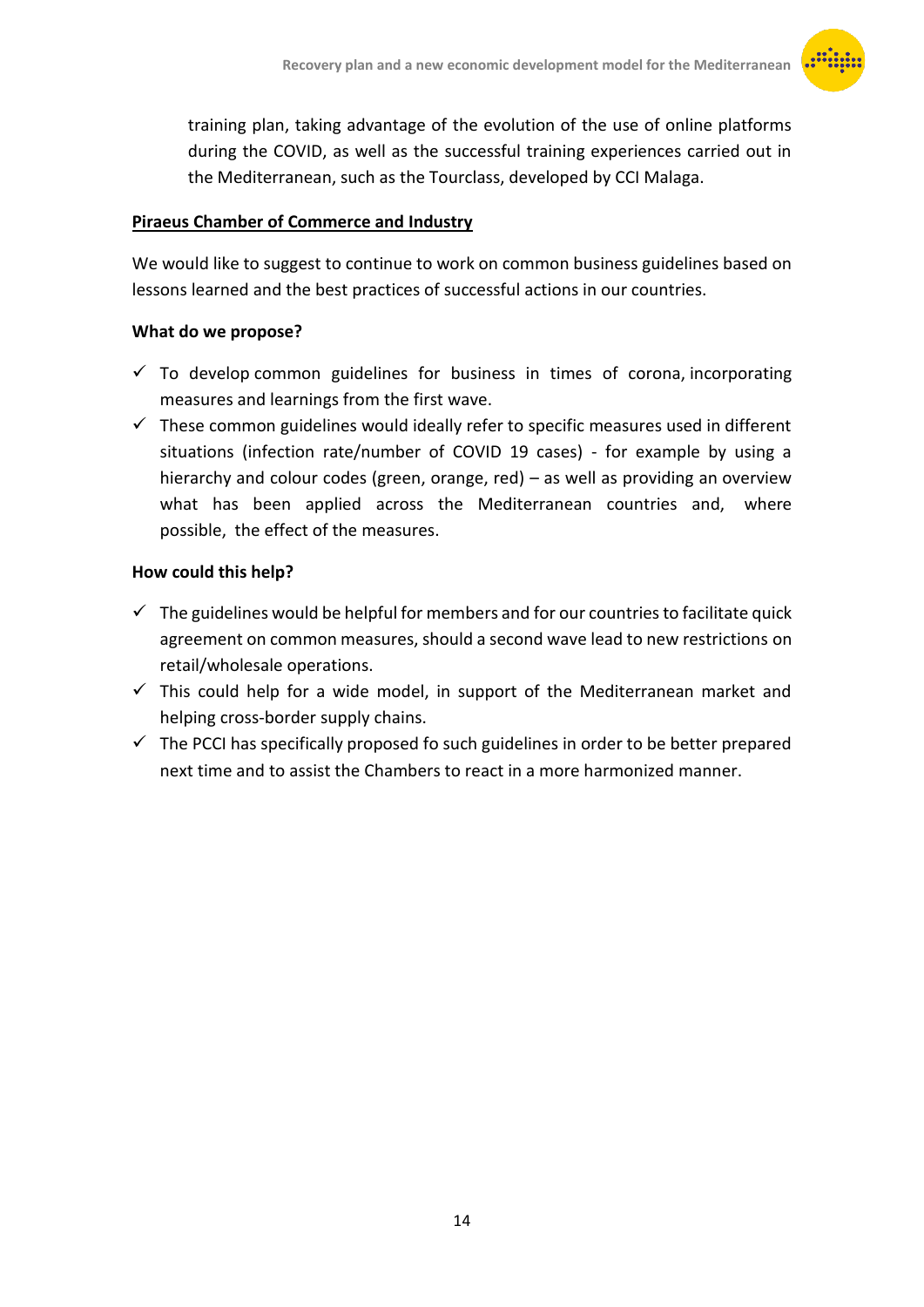

#### **3. RECOVERY PLAN**

#### **3.1 SMES**

SMEs are once again victims of the current global economic crisis, which represents a great threat to their continued operation and the livelihood of workers. They act as the backbone of the global economy, since they are and will be the engine of economic growth and job creation. Therefore, there is an urgent need to launch specific plans that provide concrete tools to help rescue them.

- $\checkmark$  In order to support and improve their environment and extend their life cycle, it is necessary to draw up specific policies, programmes and initiatives.
- $\checkmark$  Channels for dialogue between governments, employers and workers must be implemented.
- $\checkmark$  Governments have to offer a welcoming platform to entrepreneurship and provide a transparent and effective business environment.
- $I$  It is vital to facilitate their access to financing, especially for the most vulnerable.
- $\checkmark$  Finance SMEs needs that constitute a real brake on their development and, therefore, on the economic development of the countries of the region.
- $\checkmark$  Support and improve SMEs environment, extend their life cycle, boost their association with the public sector and facilitate their access to financing.
- $\checkmark$  Draw up specific policies, programmes and initiatives to support SMEs, bearing in mind that they are and will be the engine of economic growth and job creation.
- $\checkmark$  Implement Channels for dialogue between government, employers, workers and communities.

#### **3.2 Logistics and Transport**

- $\checkmark$  The economic and social importance of logistics and the awareness of its shortcomings in the Mediterranean, require a strategic vision shared by public and private actors.
- $\checkmark$  A national and regional policy articulated with professional players, integrating the other strategic objectives (ecological transition, industry, regional planning, ...).
- $\checkmark$  Initiate a sustainable organisational approach and logistical planning of the territory, articulated with a new industrial policy reoriented on European, Mediterranean and African exchanges.
- $\checkmark$  Support logistically the relocation of a certain number of industrial activities, by encouraging the local Mediterranean economy and industrial clustering, and by strengthening shorter, more reactive and more resilient supply chains.
- $\checkmark$  A new industrial and logistics cooperation, more balanced between Europe and the Mediterranean.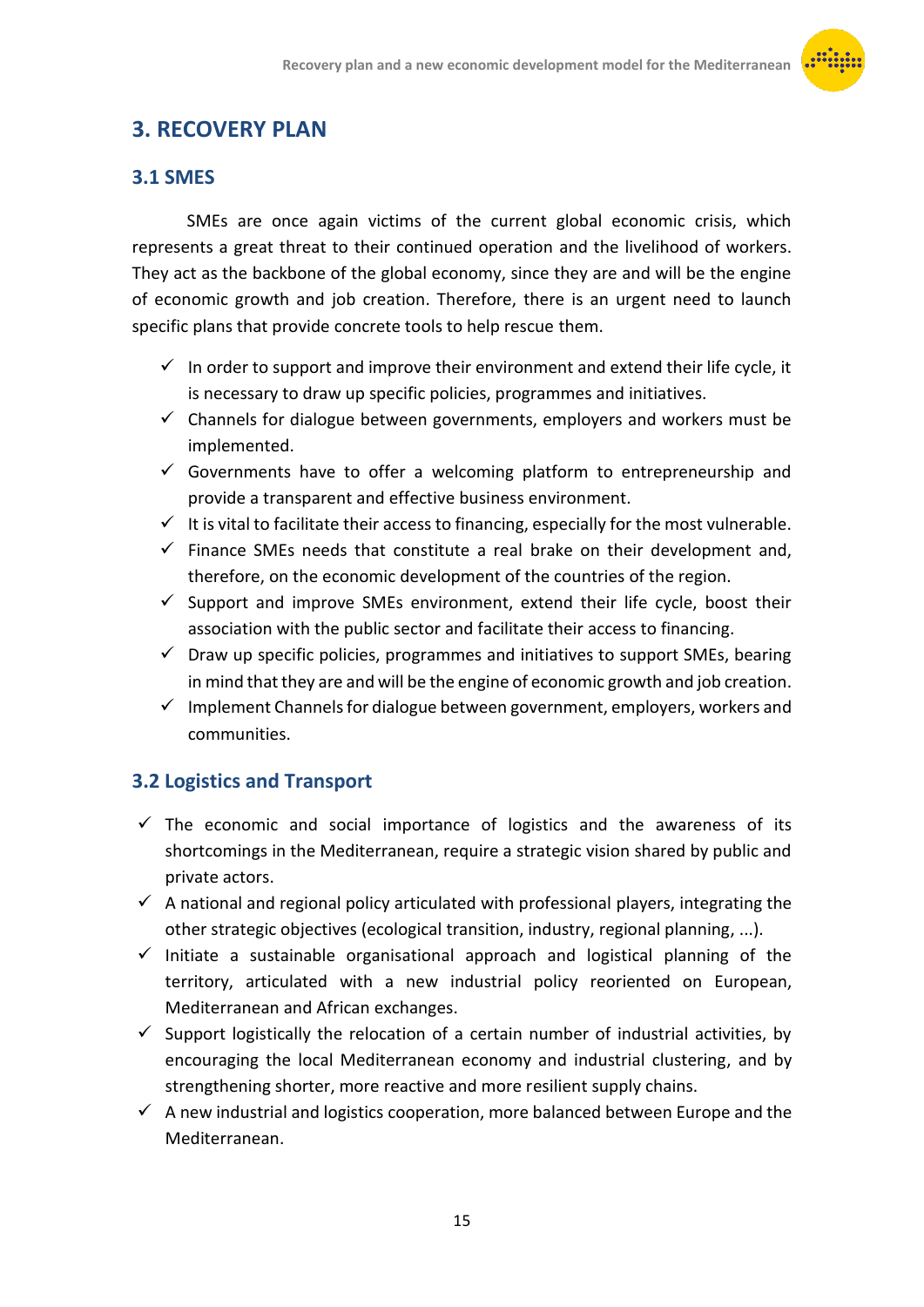

- $\checkmark$  Establish consistent regulations and support for the transformation of transport and improve information systems, which are the two pillars of sustainable logistics.
- $\checkmark$  Revalue financially the logistics trades to strengthen skills throughout the chain.
- $\checkmark$  For the Mediterranean and Europe to regain sovereignty, logistics must be taken into account at the highest level of the State, with adequate governance and resources.
- $\checkmark$  Start a process aimed at easing flows, less sensitive to hazards, by accepting higher stock levels and greater massification, which would favour multi-modality.
- $\checkmark$  Develop an incentive taxation going back to the principals, so that the physical flows are in adequacy with the objectives regarding climate, environmental and societal impacts.
- $\checkmark$  Implement a new organisation, new procedures, strengthened skills, clarified rules between the various stakeholders and a major investment in the information flow from producer to consumer, to develop more efficient and sustainable logistics.
- $\checkmark$  Beyond the immediate challenge, initiatives must be urgently promoted to make trade flows more robust. The construction of digital platforms will be crucial to adapt to this new type of crisis in the long term.
- $\checkmark$  Bet on an efficient and eco-sustainable model for logistics and reduce carbon emissions, as 23% of CO2 emissions are attributed to transport.
- $\checkmark$  To ensure sustainability, it is important to improve the training of the new work force that will be incorporated into the logistics sector. This way, the human capital could adapt to the demands of an evolving field.
- $\checkmark$  The success of the sector cannot be proven without the incorporation of women into qualified jobs, especially in fields that are traditionally male-dominated.
- $\checkmark$  The pandemic has made the 4.0 industrial revolution a reality for millions of people. The contours of a new horizon are being configured. The digital future will create new opportunities for people, companies and governments.
- $\checkmark$  Greater integration of infrastructures is necessary, as well as more interconnection of the south through highways and the promotion of multimodal corridors, such as the Mediterranean Corridor.
- $\checkmark$  It is necessary to use big data to efficiently manage logistics flows and implement online platforms that optimise the volumes of cargo transported.

#### **3.3 Tourism**

#### **Initiatives for Recovery**

- $\checkmark$  Create a rescue and bailout fund businesses and companies, especially for those in the travel and tourism industry, including airlines, cruise companies, travel agencies, and tour operators.
- $\checkmark$  Promote stimulus policies and provide financial incentives for investment and tourist exploitation.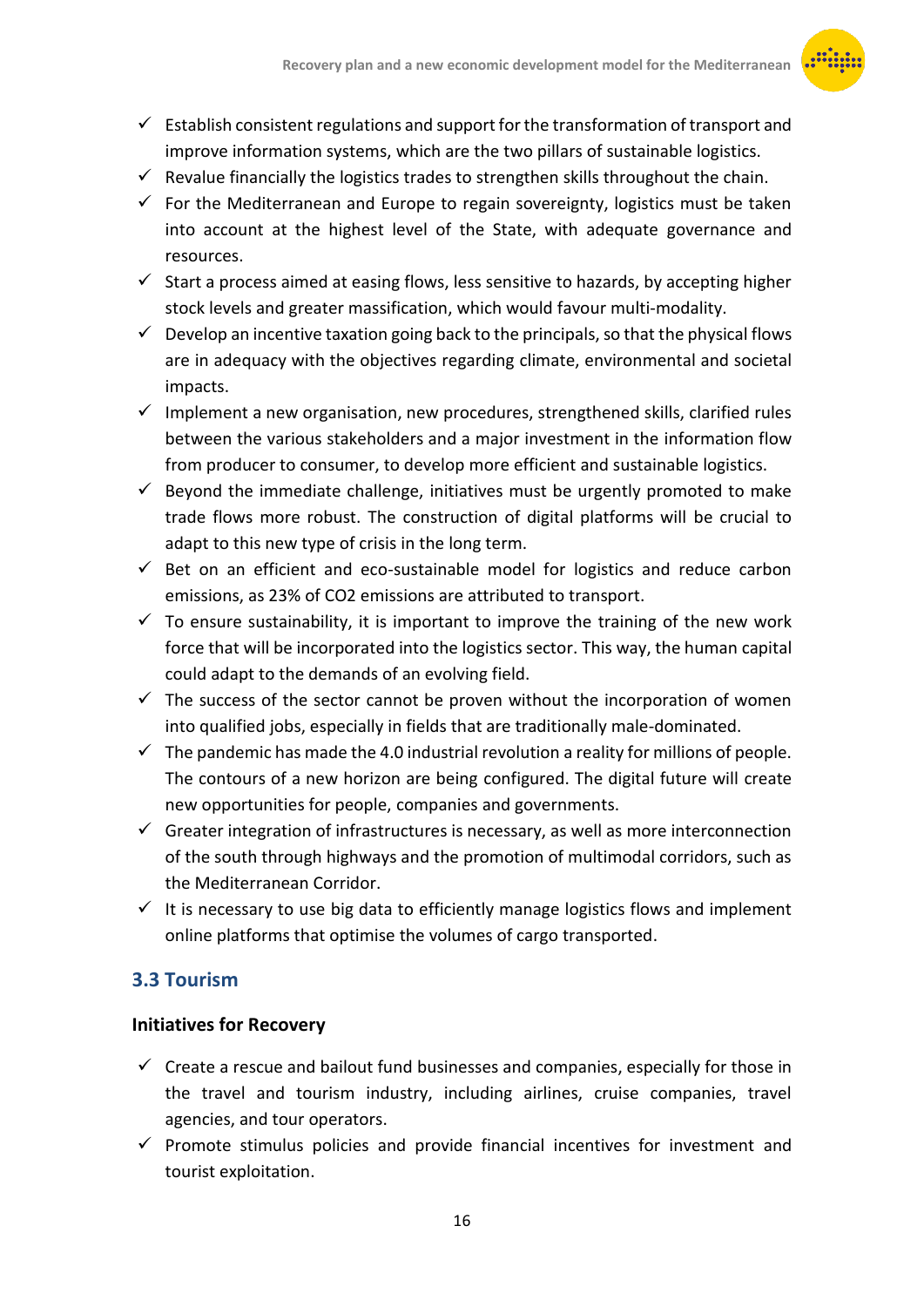

- $\checkmark$  Support SMEs and startups and protect the most vulnerable groups.
- $\checkmark$  Review taxes and regulation that affect transport and tourism.
- $\checkmark$  Guarantee consumer protection and trust, as well as promote events and conferences.
- $\checkmark$  Include tourism in economic emergency mechanisms at a national, regional and global level, to restore confidence and stimulate demand.
- $\checkmark$  Create crisis management strategies.
- $\checkmark$  Prioritise tourism in national, regional or international recovery programmes and in development aid.

#### **Sector's New Development**

- **'Mediterranean Tourism Council':** Emphasis needs to be placed on creating new opportunities for economic growth across the region
- '**Mediterranean Brand':** Use the claim '**Mediterranean as a brand'** for co-branding in successful international marketing, and provide scope for expansion via franchising or via other models.
- **Promote the Mediterranean region as a sustainable destination**: This sets an unprecedented opportunity to reconfigure the sector and guarantee not only its growth, but its sustainability, with inclusion and responsibility as key factors.
- $\checkmark$  Plan and implement a green tourism infrastructure.
- **Digital Era:** Create new opportunities, new jobs and new skills acquisition out of digitalisation.
- $\checkmark$  It is time to **diversify markets, products and services**, and also invest in market analysis systems, economic intelligence, digital transformation, human capital and talents.

#### **3.4 Textile**

#### **Current situation**

The textile sector, one of the most important industries in the world, has always been very important and widespread in the Mediterranean. It is an industry valued at 2.5 billion dollars and employs more than 60 million workers throughout the production chain, being a veritable engine of development in the region. In 2018, exports worth 15.1 billion Euros were made to European Union countries. The leading countries are Turkey, Morocco, Tunisia, Egypt, Jordan, Israel and Lebanon. During the COVID-19 pandemic, the Mediterranean textile sector has suffered millions of Euros of losses and on many occasions, it has redirected its production to serve the health crisis in an exemplary manner. Demand has fallen sharply, affecting many Mediterranean countries where the textile sector is very important.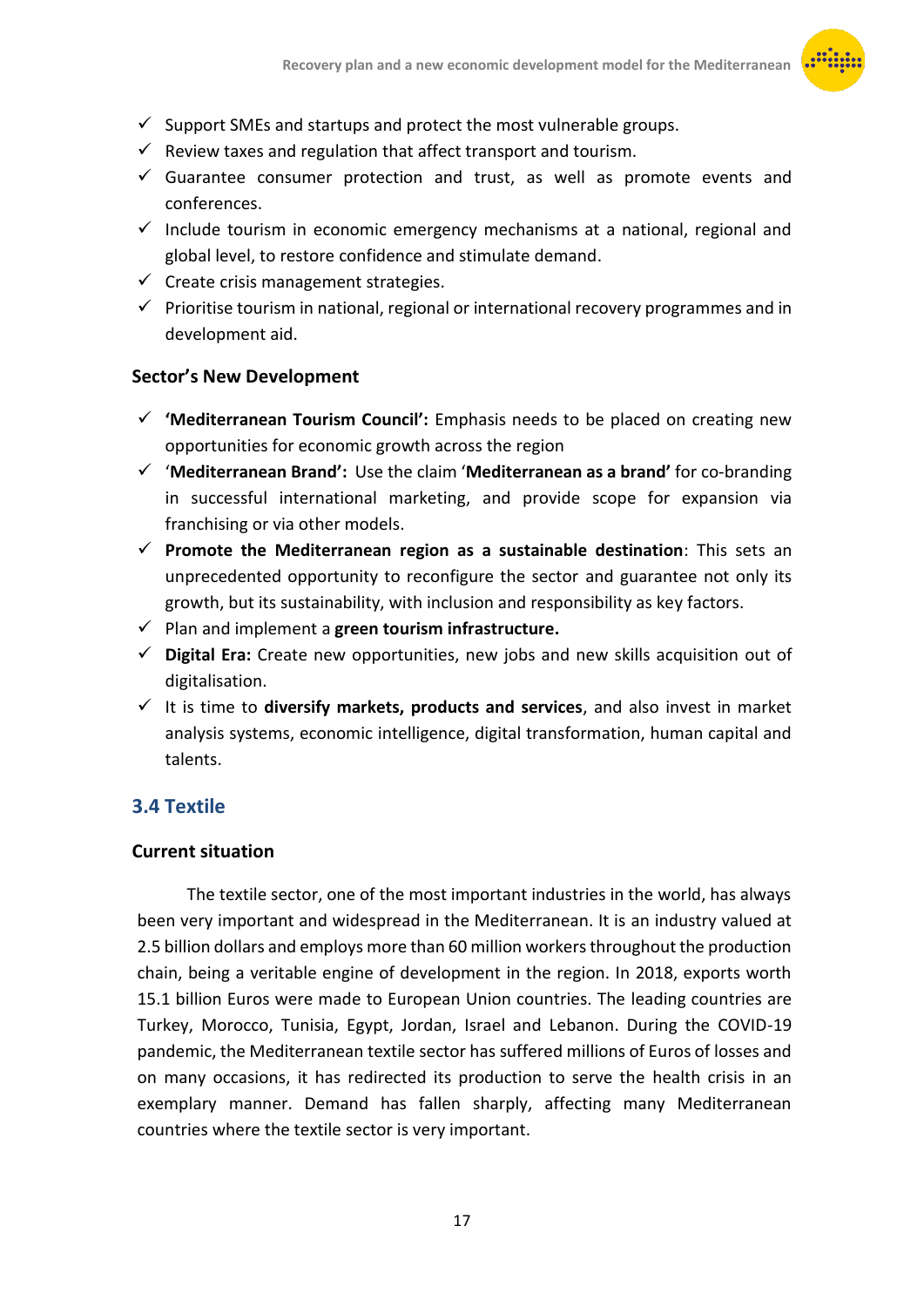

The fourth industrial revolution is already impacting the textile business through digital fabrication technologies, additive manufacturing, 3-D printing and new computational design techniques. Therefore, for the Mediterranean textile industry, the time to join the revolution has arrived.

#### **New Development**

- $\checkmark$  Enhance the value of "Made in the Mediterranean" textile through public-private action in media communication and the development of a label symbolising quality, respect for the consumer and the environment, to encourage global purchasing.
- $\checkmark$  Strengthen the fight against smuggling and under-invoicing of imports.
- $\checkmark$  Promote regional textile consumption and investments in the sector.
- $\checkmark$  Promote sustainable partnerships between retailers and manufacturers with a production reorganisation based on flexibility, swiftness and nearshoring.
- $\checkmark$  Protect workers in the supply chains and tackle and deal with the lack of protection for unregistered workers.
- $\checkmark$  Reschedule, without penalties or interest on arrears, the tax debt of companies.
- $\checkmark$  Abolish VAT on investment to boost investment in the sector.
- $\checkmark$  Extend social security benefits to enable companies to cope with the very slow recovery of their activity by the end of the year.
- $\checkmark$  Strengthen the price competitiveness of Mediterranean exports.
- $\checkmark$  Tighten non-tariff barriers to imports of finished textile products, standards, labelling, etc.
- $\checkmark$  Reduce social charges taking into account the constraints imposed on companies to ensure health and safety in industrial units.
- $\checkmark$  Grant a rebate on the cost of energy for industrial companies in the upstream textile sector.
- $\checkmark$  Create the Mediterranean Youth Fashion Platform for students passionate about sustainable fashion.
- $\checkmark$  Promote joint ventures between Mediterranean companies in order to better compete in the International markets.

#### **3.5 Agrifood**

- $\checkmark$  Urgently develop a new vision and association of the common Mediterranean agricultural and food sector based on joint development, to overcome the current and future crises.
- $\checkmark$  Enhance the value of the Mediterranean Diet in international markets.
- $\checkmark$  The Mediterranean Diet could serve as basis for the construction of regional food systems, based on autonomy and proximity, and therefore, more resistant to economic, social, health and environmental crises.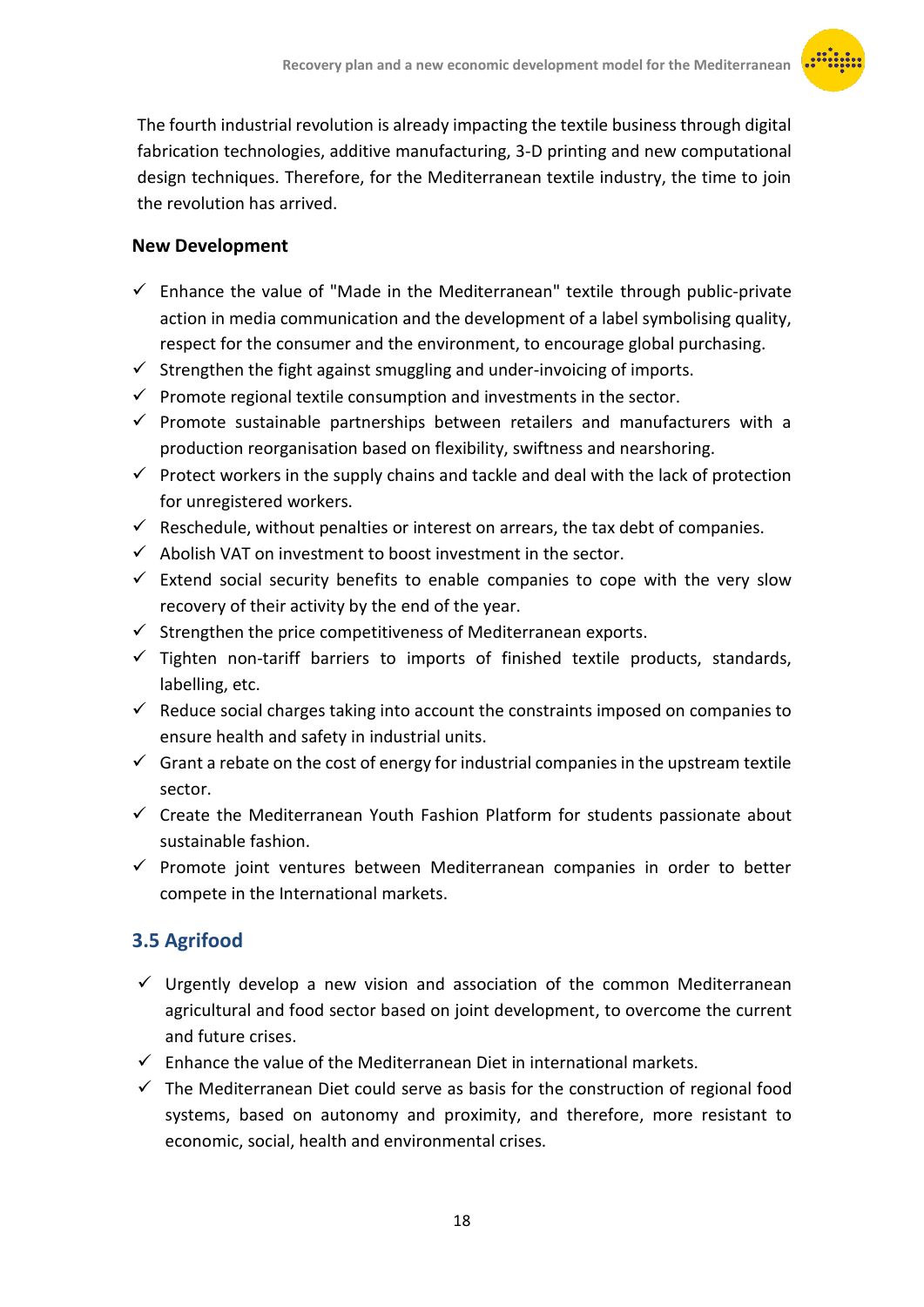

- $\checkmark$  Promote stimulus policies and provide financial incentives for investment in agro exploitation.
- $\checkmark$  Boost and enhance the organic agrifood ecosystem in the Mediterranean.
- $\checkmark$  Develop the Mediterranean whole organic sector.
- $\checkmark$  Ease obstacles to help MSMEs be more competitive and better integrated.
- $\checkmark$  Improve agricultural education and promote the adoption of new technology arrangements.
- $\checkmark$  Foster institutional credit for the agrifood sector. Adequate credit facilities should be made available at reasonable cheap rates in rural areas.
- $\checkmark$  Work to improve employability in agrifood sector, especially among young locals and women.
- $\checkmark$  Promote regional joint-ventures and investments in the sector.
- $\checkmark$  Mobilise agro-ecology, circular bio-economy and participatory governance, to guarantee sustainable local development by recovering the internal market, while exporting to international markets. They should contribute to reduce territorial differences by revitalising rural areas.

#### **3.6 Automotive**

#### **Recovery strategy**

The global COVID-19 pandemic has severely affected many sectors of the economy but especially those activities with global production chains spread throughout the world, such as the automotive sector.

The time has come to regionalise the sector, to focus on proximity and the alliance between the two shores of the Mediterranean as the next frontier of growth. To overcome this crisis, it is necessary to restructure the automotive sector into business ecosystems, implement adequate financing and support mechanisms. In addition, governments should encourage the creation of business support funds for industrial and market recovery.

Furthermore, the current situation should also serve to reflect on the impact of the crisis on the implementation of European obligations. The sector must also start to diversify its production chains to reduce risks and adopt a comprehensive approach and develop a variety of scenarios and robust contingency plans to navigate through this crisis.

#### **New development**

The Mediterranean has the ideal characteristics to become a hub for the automotive sector and to house production chains, as an international hub for manufacturing and assembly with easy access to Africa, Asia and Europe. Cheap energy, raw materials, geographical location and a young workforce that can be trained with the required skills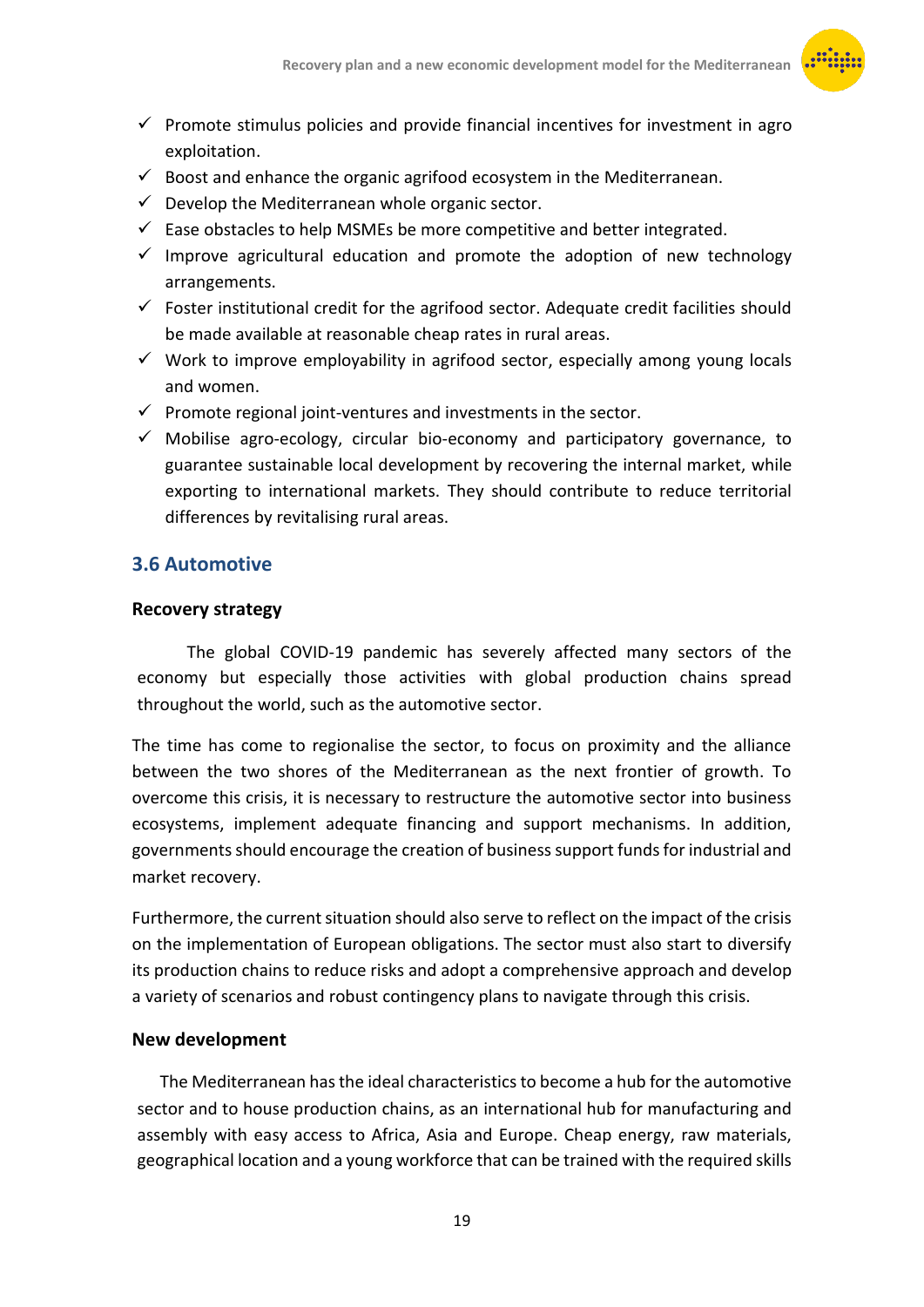

are the main advantages. Moreover, there are possibilities of complementarity between countries that could promote the region to play a leading role in the global automotive scene.

- $\checkmark$  Launch of the Mediterranean automotive ecosystem.
- $\checkmark$  Bet on the Mediterranean region as an automotive hub by taking advantage of its unique characteristics.
- $\checkmark$  Boost the sector and expand its capacity to manufacture, export and create jobs.
- $\checkmark$  Commit to regional integration and international collaboration to strengthen the automotive hub.
- $\checkmark$  Bet on the development of sustainable cars and vehicles.
- $\checkmark$  Address strategies for transforming the sector towards sustainable mobility.
- $\checkmark$  The sector needs to adopt a comprehensive approach and develop a variety of scenarios and robust contingency plans to navigate through this crisis.
- $\checkmark$  Bet on greater regional integration, supply chain efficiency and development of a regional expertise

#### **3.7 Health**

#### **Recovery strategy**

The Mediterranean region has been one of the hardest hit by the COVID-19 pandemic. The region's health systems have proven to be insufficiently prepared. After the most intense months of the emergency, health systems are beginning to recover, but with significant consequences.

The experience highlights the importance of having a solid, efficient and interconnected health system in the Mediterranean region. It has become clear that the region must revitalise and reorganise its health sector in order to respond to the challenges that may arise in an effective and coordinated manner together with other countries, bearing in mind that health crises know no borders. In conclusion, it is time to engage in long-term cooperation on health in the Mediterranean.

Although the critical moments we have experienced, where countries have chosen to close their borders, it is not the time to stop international collaboration, but on the contrary, to make it closer than ever. Today's crises know no borders and demand global and consensual solutions taking into account the regional and world interconnection. Within this context, ASCAME calls for more cooperation on public health, for greater investment in health infrastructure  $-$  including the construction of regional storage centres for medical supplies – and committed to improving the availability and affordability of products of reliable quality, especially vaccines, drugs and other essential